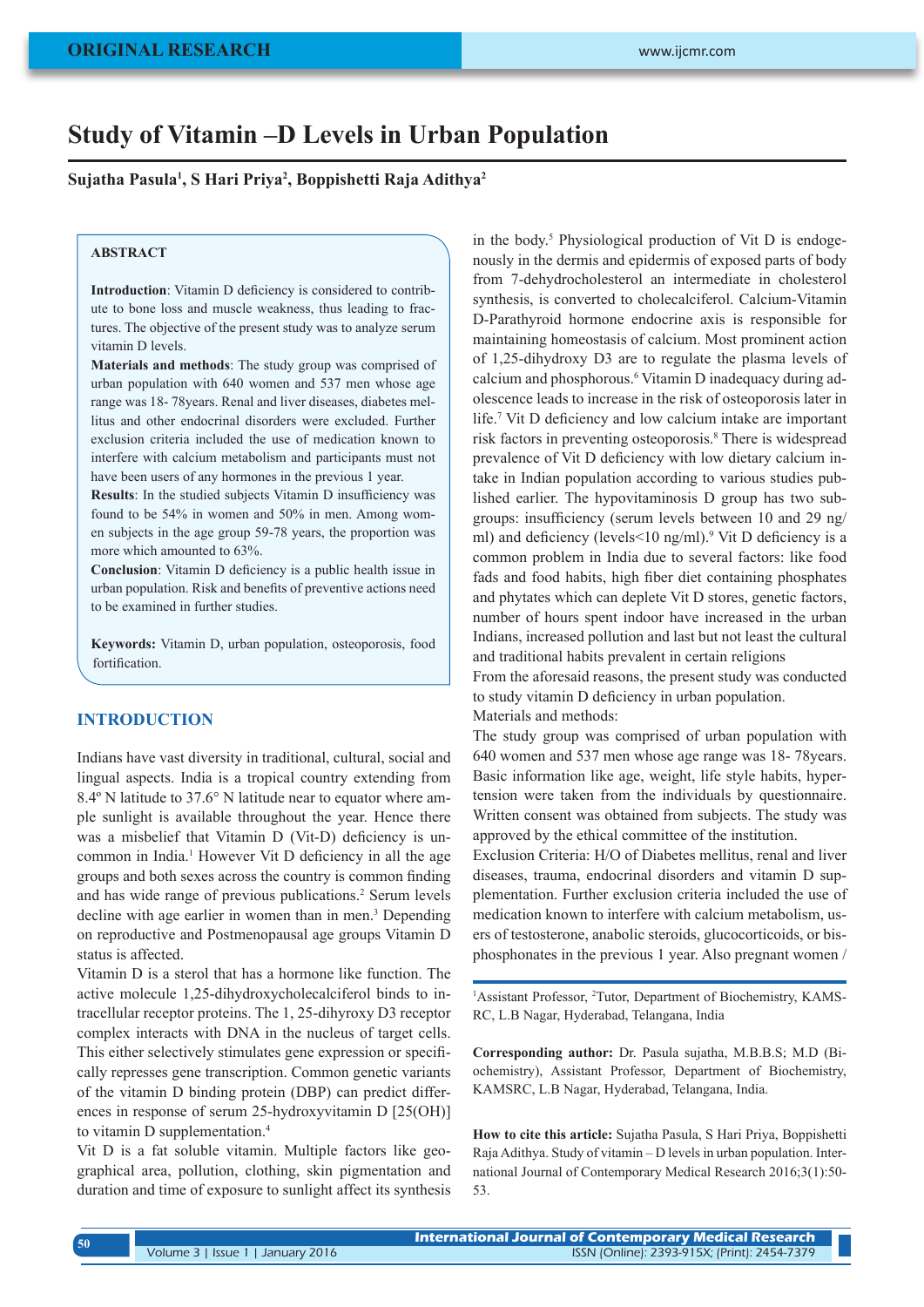| Age groups (years)                       |         |         |         |         |         |         |
|------------------------------------------|---------|---------|---------|---------|---------|---------|
|                                          | $19-28$ | 29-38   | 39-48   | 49-58   | 59-68   | 69-78   |
| Women                                    |         |         |         |         |         |         |
| N                                        | 150     | 123     | 107     | 98      | 75      | 87      |
| mean Vit- $D(S.D)$                       | 32(8.9) | 30(7.7) | 27(7.2) | 26(5.4) | 22(4.8) | 20(3.2) |
| $deficiency(\% )$                        | 9       | 12      | 12      | 13      | 18      | 20      |
| $\overline{\text{insufficency}}$ (%)     | 41      | 45      | 47      | 55      | 65      | 69      |
| Men                                      |         |         |         |         |         |         |
| N                                        | 101     | 61      | 97      | 116     | 100     | 68      |
| mean Vit- $D(S.D)$                       | 32(8.7) | 30(7.4) | 28(7.9) | 27(5.4) | 24(5.1) | 22(3.4) |
| deficiency(%)                            | 10      | 12      | 11      | 13      | 17      | 18      |
| insufficency( $\%$ )                     | 40      | 44      | 45      | 50      | 58      | 59      |
| Table-1: Vitamin D status by sex and age |         |         |         |         |         |         |

immuno-compromised patients have been excluded.

Blood was collected in vacutaniers and estimated for vitamin –D. Investigations like blood sugar, blood urea, serum creatinine, bilirubin, ALT and serum electrolytes were done to rule out Diabetes Mellitus, Liver and Renal diseases.

Vitamin –D was estimated with Immuno Diagnositic systems by ELISA method using ELISA reader at 505nm.kit was calibrated and also controls were run with every batch.

# **STATISTICAL ANALYSIS**

The data was analysed by using SPSS v20 version and Microsoft Excel software.

#### **RESULTS**

Cut off values were set according to the kit insert provided with the kit. The descriptive data was analyzed by 10-year age bands to calculate age-specific mean, prevalence of vitamin D deficiency and insufficiency.

 In the study 54% of women and 50% of men had vitamin D levels below 29 ng/ml i.e insufficiency. Among 65-79 yearold women, the proportion amounted to 63%.

Over all 52% of subjects studied had insufficiency.

Deficiency in women is 14% and in men it is about 13.5% which is approximately

Trendline descent seen with increase in age.

From figures 2 and 3 it is evident that vitamin D levels decreased with increase in age.

#### **DISCUSSION**

Vit D deficiency is not only a problem in India. It is seen even in other topical countries also.<sup>10</sup> Although, there is sufficient sunshine in India, we are still lacking in preventing it. Overall results of various studies conducted to date in urban and rural India indicate that widely prevalent vitamin –D deficiency is functionally relevant to skeletal health including osteomalacia and rickets.<sup>20</sup> In the present study we have taken the vitamin D levels in women and men who are healthy. From the statistical evaluation (table -1) Vit D deficiency in females is 14% and insufficency is 54% were as in



**Figure-1:** Correlation between vitamin D and ages.



**Figure-2:** Bar diagram representing vitamin-D means of age groups in females



**Figure-3:** Bar diagram representing vitamin-D means of age groups in males

men deficiency is 13.5% and insufficiency is 50%. It is observed that women of age group of 59 -78 have insufficiency of  $63\%$  which is in correlation with study of Riggs et.al.<sup>11,12</sup> Vitamin D levels are inversely proportional with age in both women and men as shown in figures 2 and 3. This shows the amount of sunshine people are exposed to in the daytime is insufficient because of change in life style in the present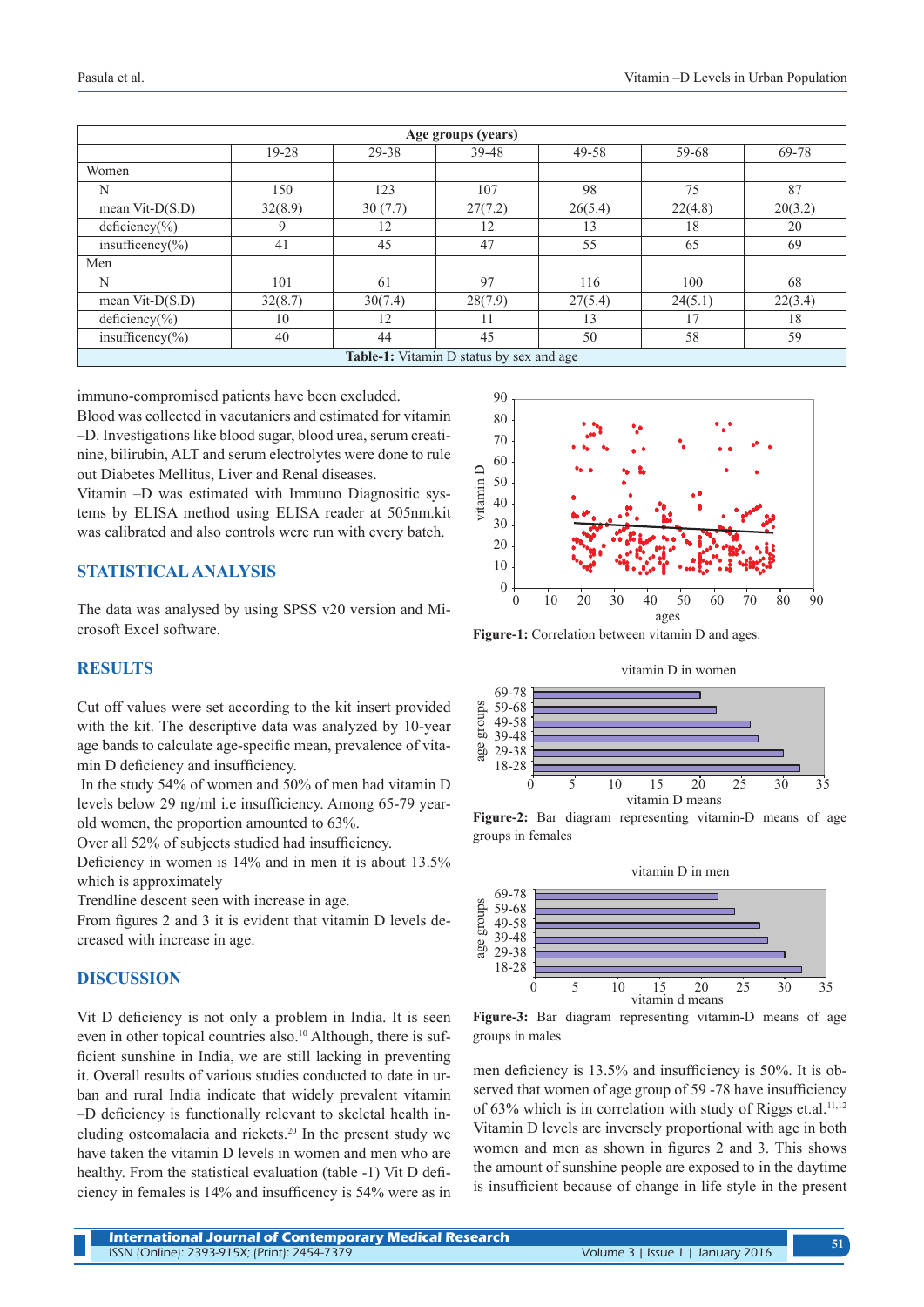scenario. So there are decreased levels of vitamin D in urban population.

This study is in correlation with Tuohimaa. P etal who stated that older people who are at increased risk of vitamin D insufficiency are about 63% of total population, so they need to spend more time outdoors.<sup>13</sup> However, older people also have lowered capacity to synthesize vitamin D when exposed to sunlight, so it is difficult for them to meet their requirements via sun light.14 Vit D insufficiency and deficiency are easily preventable.15,16 As the famous saying goes "Prevention is better than cure" Vit D deficiency also should better be prevented than leaving it towards cure. Food fortification with Vit D is a good option in solving this issue. Similarly food fortification and public health policies for Vit D supplementation and mineral requirement is needed.17,18 In view of all the above findings, some of the recommendations<sup>19</sup> to decrease prevalence of hypovitaminosis D are -

- 1. Screening for vitamin D deficiency in individuals at risk for deficiency,
- 2. Infants and children aged  $0 -1$  yr require at least 400 IU/d (IU =  $25$  ng) of

vitamin D and children 1 yr and older require at least 600 IU/d to maximize bone health, 3. Adults aged 19–50 yr require at least 600 IU/d of vitamin D to maximize bone health and muscle function,

- 4. All adults aged 50–70 and 70+ yr require at least 600 and 800 IU/d, respectively, of vitamin D to maximize bone health and muscle function,
- 5. Pregnant and lactating women require at least 600 IU/d of vitamin D and recognize that at least 1500–2000 IU/d of vitamin D may be needed to maintain a blood level of 25(OH)D above 30 ng/ml, children and adults on anticonvulsant medications, glucocorticoids, antifungals such as ketoconazole, and medications for AIDS be given at least two to three times more vitamin D for their age group to satisfy their body's vitamin D requirement

# **CONCLUSION**

The deficiency of vitamin D is highly prevalent in urban healthy adult population. More subjects in all age groups in both genders in urban and rural subjects in different parts of the country should be studied in future. Still, this study clearly brings forth the low dietary calcium intake of both the urban and rural subjects, high phytate content of the rural diet and the limited exposure of the urban adults and children to sunlight.

The administration of vitamin D, which also needs trials of longer duration of treatment, to evaluate the effect of different lifestyle factors in this population.

## **REFERENCES**

1. Awumey EM, Mitra DA, Hollis BW, et al. Vitamin D metabolism is altered in Asian Indians in the southern United States: a clinical research center study. J Clin Endocrinol Metab1998; 83: 169-173.

- 2. Dawson-Hughes B, Heaney RP, Holick MF, et al.Estimates of optimal vitamin D status. Osteoporos Int 2005; 16: 713-716.
- 3. Maggio D, Cherubini A, Lauretani F et al. 25(OH)D serum levels decline with age earlier in women than in men and less efficiently prevent compensatory hyperparathyroidism in older adults. J Gerontol A Biol Sci Med Sci 2005; 60A: 1414–9.
- 4. Fu L,Yun F, Oczak M, et al. Common genetic variants of the vitamin D binding protein (DBP) predict differences in response of serum 25-hydroxyvitamin D[ 25(OH)] to vitamin D supplementation. Clin Biochem 2009; 42: 1174-1177.
- 5. Vikram Londhey; Vitamin D Deficiency: Indian Scenario; Editorial; JAPI; 2011; 59.
- 6. Heaney RP. Vitamin D depletion and effective calcium absorption. J Bone Min Res 2003; 18: 1342.
- 7. Khadilka AV. Vitamin D deficiency in Indian Adolescents. Indian Paediatr 2010; 47: 756-757.
- 8. Malhotra N, Mithal A, Gupta S, et al. Effect of Vitamin D supplementation on bone health parameters of healthy young Indian women. Archives of Osteoporosis 2009; 4:47-53.
- 9. F. Formiga, A. Ferrer, J. Almeda, A. San jose, A. Gil, R. Pujol; Utility of geriatric assessment tools to identify 85-years old subjects with vitamin D deficiency; The Journal of Nutrition, Health & Aging; *2011*; *15*(2):110-4
- 10. González-Molero, S Morcillo, S Valdés et al: Vitamin D deficiency in Spain: a population-based cohort study European Journal of Clinical Nutrition 2008:65, 321- 328
- 11. Harinarayan CV, Alok Sachan, P. Amaresh Reddy, et al. Vitamin D status and Bone Mineral Density in Women of Reproductive and Postmenopausal age groups: A cross-sectional study from South India. J Assoc Physicians India 2011; 59: 695-701.
- 12. Riggs BL. Role of vitamin D- endocrine system in the pathophysiology of postmenopausal osteoporosis. J Cell Biochem 2003; 88: 209-215.
- 13. Tuohimaa P. Vitamin D and aging. J Steroid Biochem Mol Biol 2009; 114: 78-84.
- 14. M arwaha RK, Tandon N, Garg MK, et al. Vitamin D status in healthy Indians aged 50 years and above. J Assoc Physicians India 2011; 59: 703-707.
- 15. Hollick MF. Vitamin D deficiency. N Engl J Med 2007; 357:266-281
- 16. Hollis BW. Circulating 25- hydroxyvitamin D levels indicative of Vitamin D insuffiency: implications for establishing a new effective dietary intake recommendation for vitamin D. J Nutr 2005; 135: 317- 322.
- 17. Babu US, Calvo MS. Modern India and the vitamin D dilemma: evidence for the need of a national food fortification program. Mol Nutr Food Res 2010; 54: 1134- 47.
- 18. R eport of Joint FAO/ WHO Expert Consultation on